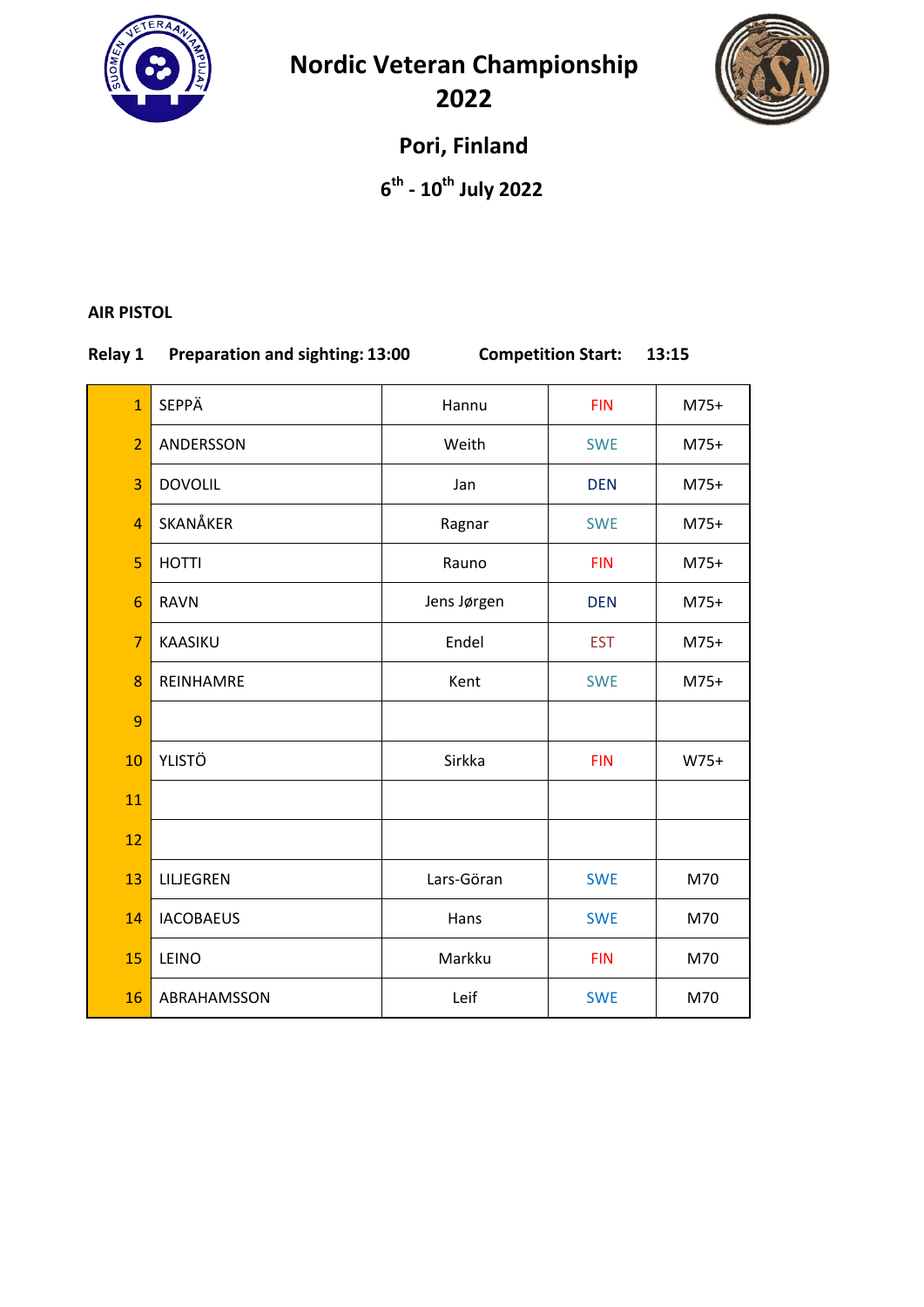## **AIR PISTOL**

| $\mathbf{1}$            |                 |           |            |     |
|-------------------------|-----------------|-----------|------------|-----|
| $\overline{2}$          |                 |           |            |     |
| $\overline{\mathbf{3}}$ | HARMAAJÄRVI     | Arvo      | <b>FIN</b> | M65 |
| $\overline{4}$          | PERSSON         | Krister   | <b>SWE</b> | M65 |
| 5                       | <b>STORHOLT</b> | Terje     | <b>NOR</b> | M65 |
| 6                       | <b>BJUHR</b>    | Lars-Erik | <b>SWE</b> | M65 |
| $\overline{7}$          | MARIANI-CERATI  | Kenneth   | <b>FIN</b> | M65 |
| 8                       | <b>BROBERG</b>  | Arnold    | <b>SWE</b> | M65 |
| 9                       | <b>OLDEN</b>    | Helge     | <b>NOR</b> | M65 |
| 10                      | <b>NYYSTI</b>   | Esko      | <b>SWE</b> | M65 |
| 11                      | LAINE           | Raimo     | <b>FIN</b> | M65 |
| 12                      |                 |           |            |     |
| 13                      | MARIANI-CERATI  | Päivi     | <b>FIN</b> | W65 |
| 14                      | <b>BJUHR</b>    | Zenitha   | <b>SWE</b> | W65 |
| 15                      | <b>MYKRÄ</b>    | Ritva     | <b>FIN</b> | W65 |
| 16                      |                 |           |            |     |

# **Relay 2 Preparation and sighting: 14:30 Competition Start: 14:45**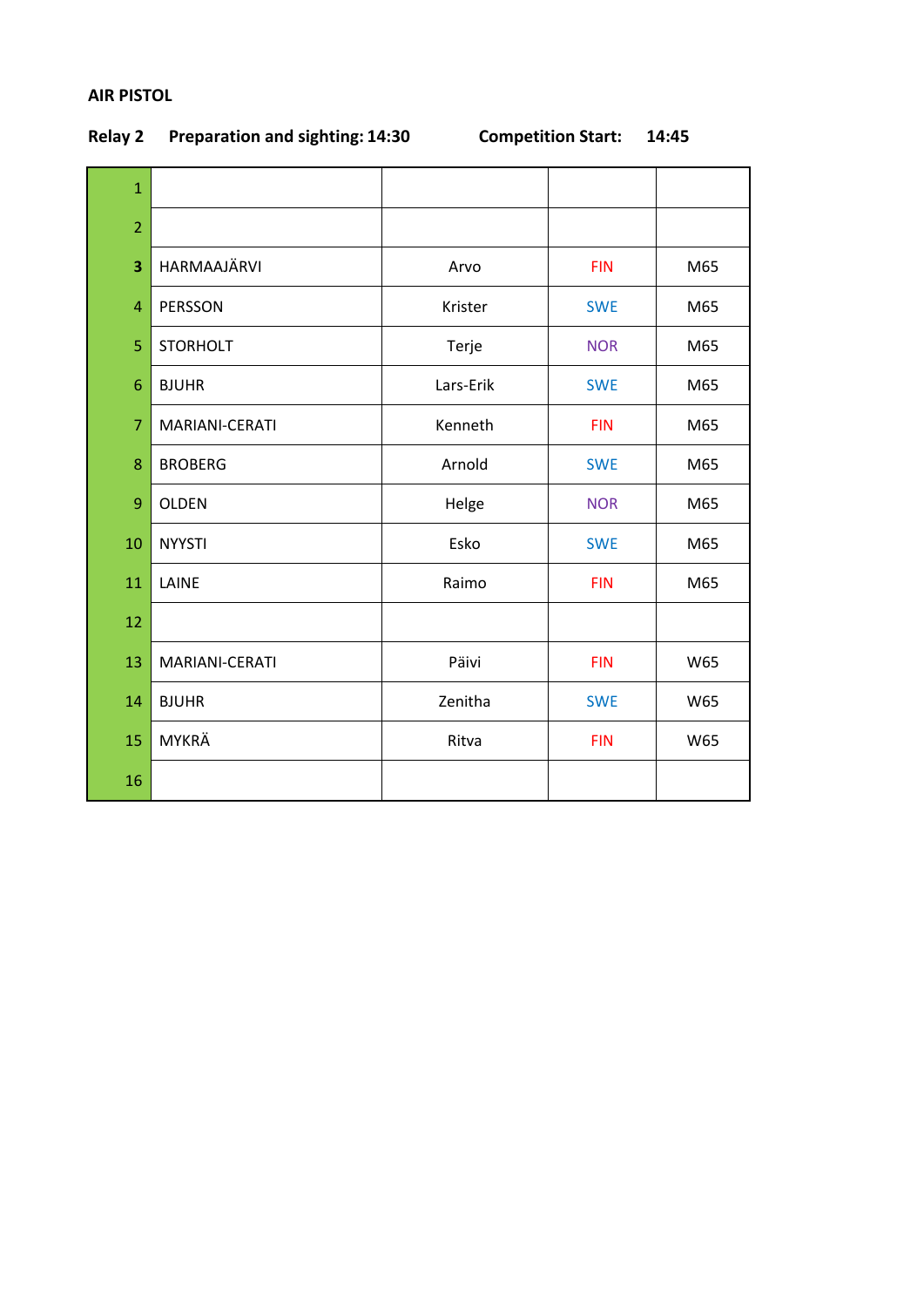# **AIR PISTOL**

# **Relay 3 Preparation and sighting: 16:00 Competition Start: 16:15**

| $\mathbf{1}$   |                    |         |            |     |
|----------------|--------------------|---------|------------|-----|
| $\overline{2}$ | <b>HARTIKAINEN</b> | Rauno   | <b>FIN</b> | M55 |
| 3              | <b>PETTERSSON</b>  | Gert    | <b>SWE</b> | M55 |
| $\overline{4}$ | AITTAMÄKI          | Ari     | <b>FIN</b> | M55 |
| 5              | <b>BERG</b>        | Öystein | <b>SWE</b> | M55 |
| 6              | SALO               | Jarmo   | <b>FIN</b> | M55 |
| $\overline{7}$ | <b>LIEN</b>        | Frank   | <b>NOR</b> | M55 |
| 8              | SAARENMAA          | Simo    | <b>FIN</b> | M55 |
| 9              | PETERSSON          | Ulf     | <b>SWE</b> | M55 |
| 10             | FRIGÅRD            | Hannes  | <b>FIN</b> | M55 |
| 11             | <b>FRIBERG</b>     | Mats    | <b>SWE</b> | M55 |
| 12             | <b>LAUSTE</b>      | Lauri   | <b>FIN</b> | M55 |
| 13             | <b>LOPONEN</b>     | Kimmo   | <b>FIN</b> | M55 |
| 14             | <b>NIEMINEN</b>    | Jari    | <b>FIN</b> | M55 |
| 15             |                    |         |            |     |
| 16             |                    |         |            |     |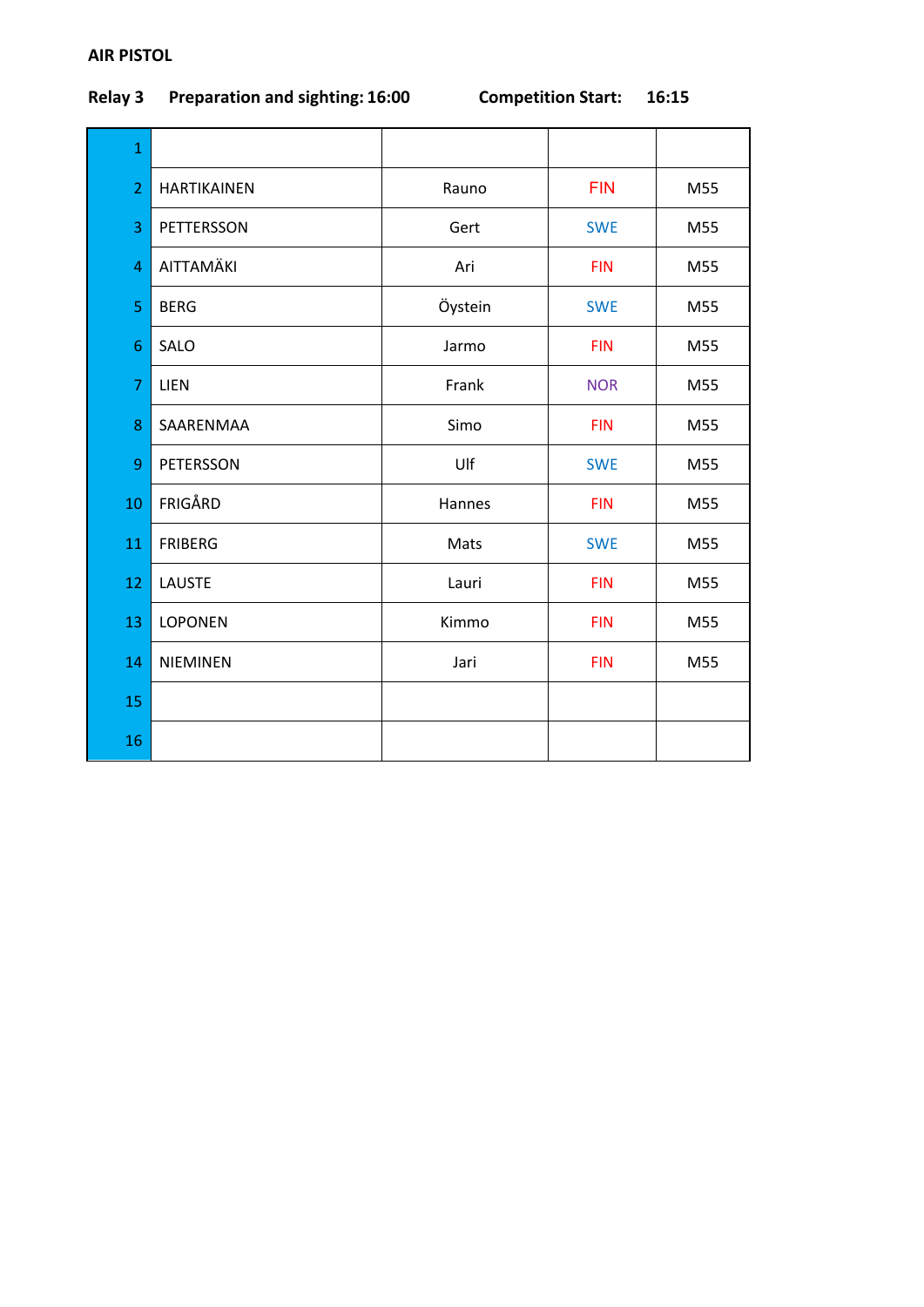## **AIR PISTOL**

| $\mathbf{1}$   |                   |         |            |            |
|----------------|-------------------|---------|------------|------------|
| $\overline{2}$ | LINDAHL           | Sara    | <b>SWE</b> | W45        |
| 3              | FAGERSTRÖM        | Heli    | <b>FIN</b> | W45        |
| $\overline{4}$ | DYVERDAHL         | Malena  | <b>SWE</b> | W45        |
|                |                   |         |            |            |
| 6              | <b>JORSÄTER</b>   | Jan     | <b>SWE</b> | M45        |
| $\overline{7}$ | <b>HOFF</b>       | Håvard  | <b>NOR</b> | M45        |
| 8              | <b>HOFMAN</b>     | Filip   | <b>SWE</b> | M45        |
| 9              | <b>KVANDAL</b>    | Audun   | <b>NOR</b> | M45        |
| 10             | <b>MAREK</b>      | Multram | <b>EST</b> | M45        |
| 11             | <b>WOLL</b>       | Ingar   | <b>NOR</b> | M45        |
| 12             |                   |         |            |            |
| 13             |                   |         |            |            |
| 14             | <b>URSIN BERG</b> | Kirsi   | <b>SWE</b> | <b>W55</b> |
| 15             | <b>SORRI</b>      | Tarja   | <b>FIN</b> | <b>W55</b> |
| 16             | PRANDL-NORRGÅRD   | Maria   | <b>SWE</b> | <b>W55</b> |

# **Relay 4 Preparation and sighting: 17:30 Competition Start: 17:45**

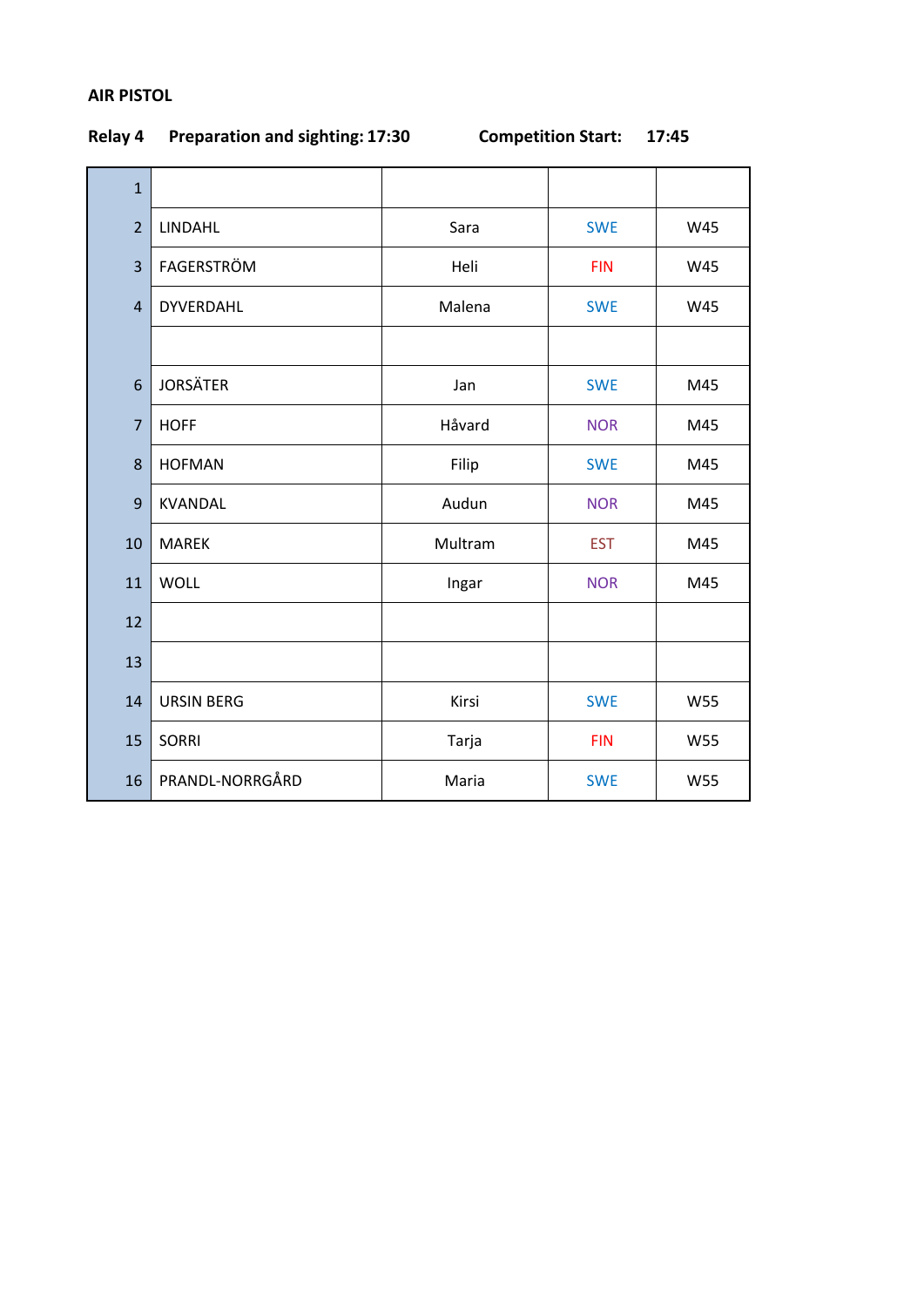## **50M PISTOL**

# **Relay 1 Preparation and sighting: 9:00 Competition Start: 9:15**

| 3              | <b>SORRI</b>       | Tarja       | <b>FIN</b> | <b>W55</b> |
|----------------|--------------------|-------------|------------|------------|
| $\overline{4}$ |                    |             |            |            |
| 5              | <b>DYVERDAHL</b>   | Malena      | <b>SWE</b> | W45        |
| 6              |                    |             |            |            |
| $\overline{7}$ | FAGERSTRÖM         | Heli        | <b>FIN</b> | W45        |
| 8              |                    |             |            |            |
| 9              | SKANÅKER           | Ragnar      | <b>SWE</b> | $M75+$     |
| 10             |                    |             |            |            |
| 11             | <b>SEPPÄ</b>       | Hannu       | <b>FIN</b> | $M75+$     |
| 12             |                    |             |            |            |
| 13             | <b>RAVN</b>        | Jens Jørgen | <b>DEN</b> | M75+       |
| 14             |                    |             |            |            |
| 15             | KAASIKU            | Endel       | <b>EST</b> | $M75+$     |
| 16             |                    |             |            |            |
| 17             | <b>DOVOLIL</b>     | Jan         | <b>DEN</b> | $M75+$     |
| 18             | REINHAMRE          | Kent        | <b>SWE</b> | $M75+$     |
| 19             | <b>VALTONEN</b>    | Tuomo       | <b>FIN</b> | $M75+$     |
| 20             |                    |             |            |            |
| 21             | ANDERSSON          | Weith       | <b>SWE</b> | $M75+$     |
| 22             |                    |             |            |            |
| 23             | AITTAMÄKI          | Ari         | <b>FIN</b> | M55        |
| 24             | LIEN               | Frank       | <b>NOR</b> | M55        |
| 25             | <b>LAUSTE</b>      | Lauri       | <b>FIN</b> | M55        |
| 26             | <b>LOPONEN</b>     | Kimmo       | <b>FIN</b> | M55        |
| 27             | AMNESTÅL           | Lasse       | <b>SWE</b> | M55        |
| 28             | PITKÄRANTA         | Markku      | <b>FIN</b> | M55        |
| 29             | SÖDERLUND          | Olli        | <b>FIN</b> | M55        |
| 30             | SALO               | Jarmo       | <b>FIN</b> | M55        |
| 31             | PETTERSSON         | Gert        | <b>SWE</b> | M55        |
| 32             | <b>HIIPAKKA</b>    | Harri       | <b>FIN</b> | M55        |
| 33             | <b>NIEMINEN</b>    | Jari        | <b>FIN</b> | M55        |
| 34             | <b>HARTIKAINEN</b> | Rauno       | <b>FIN</b> | M55        |
| 35             | PETERSSON          | Ulf         | <b>SWE</b> | M55        |
| 36             |                    |             |            |            |
| 37             |                    |             |            |            |
| 38             |                    |             |            |            |
| 39             |                    |             |            |            |
| 40             |                    |             |            |            |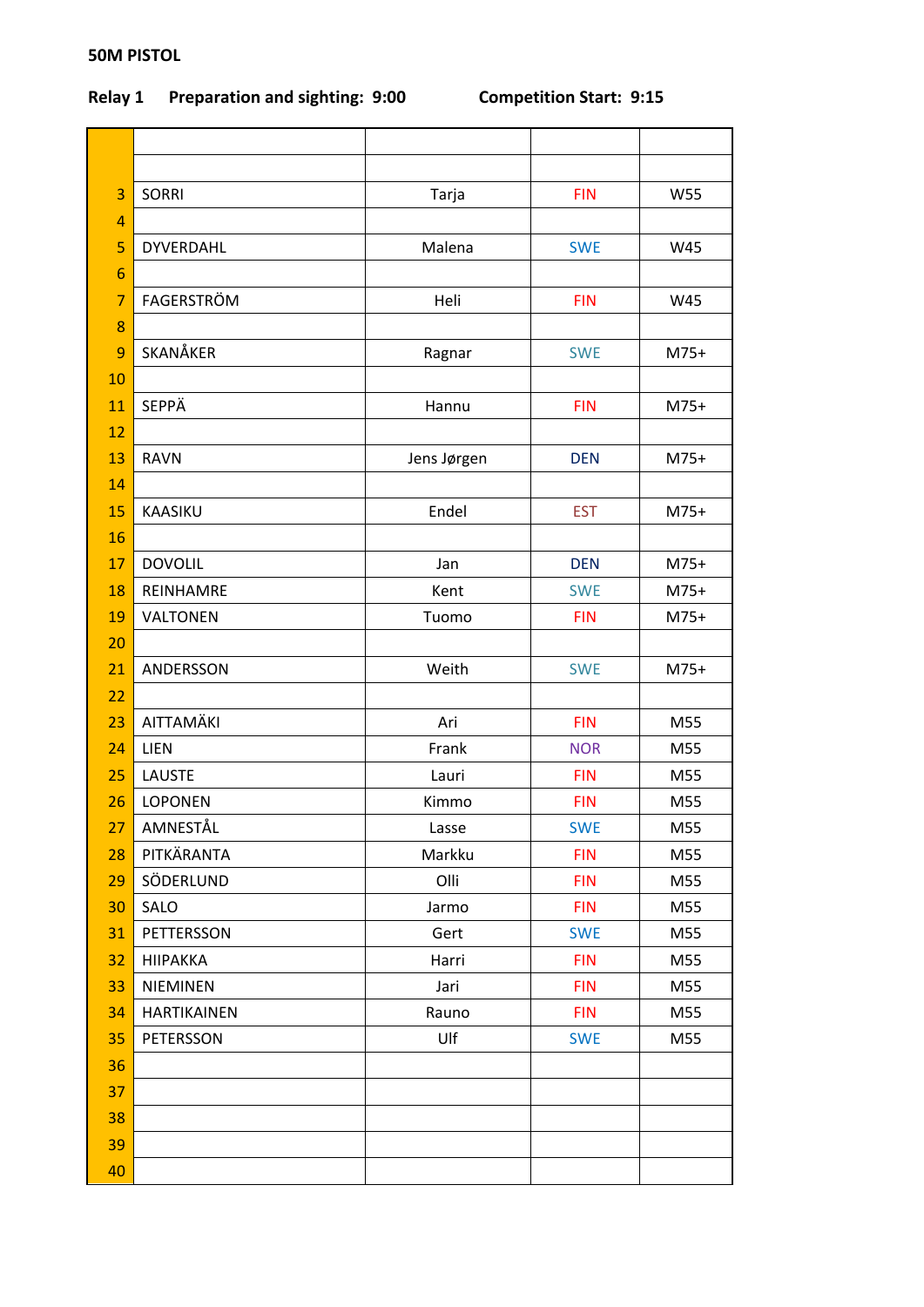# **Relay 2 Preparation and sighting: 11:15 Competition Start: 11:30**

| 3  |                  |            |            |        |
|----|------------------|------------|------------|--------|
| 4  | <b>YLISTÖ</b>    | Sirkka     | <b>FIN</b> | $W75+$ |
| 5  |                  |            |            |        |
| 6  | <b>BJUHR</b>     | Lars-Erik  | <b>SWE</b> | M65    |
| 7  |                  |            |            |        |
| 8  | <b>OLDEN</b>     | Helge      | <b>NOR</b> | M65    |
| 9  |                  |            |            |        |
| 10 | <b>BROBERG</b>   | Arnold     | <b>SWE</b> | M65    |
| 11 |                  |            |            |        |
| 12 | <b>ALANKO</b>    | Veikko     | <b>FIN</b> | M65    |
| 13 |                  |            |            |        |
| 14 | <b>STORHOLT</b>  | Terje      | <b>NOR</b> | M65    |
| 15 |                  |            |            |        |
| 16 | HARMAAJÄRVI      | Arvo       | <b>FIN</b> | M65    |
| 17 |                  |            |            |        |
| 18 | PERSSON          | Krister    | <b>SWE</b> | M65    |
| 19 |                  |            |            |        |
| 20 | <b>NYYSTI</b>    | Esko       | <b>SWE</b> | M65    |
| 21 |                  |            |            |        |
| 22 | <b>IACOBAEUS</b> | Hans       | <b>SWE</b> | M70    |
| 23 |                  |            |            |        |
| 24 | LIPSANEN         | Heikki     | <b>FIN</b> | M70    |
| 25 |                  |            |            |        |
| 26 | LILJEGREN        | Lars-Göran | <b>SWE</b> | M70    |
| 27 |                  |            |            |        |
| 28 | ANDERSE'N        | Tommy      | <b>SWE</b> | M45    |
| 29 | <b>HOFF</b>      | Håvard     | <b>NOR</b> | M45    |
| 30 | <b>JORSÄTER</b>  | Jan        | <b>SWE</b> | M45    |
| 31 | <b>MAREK</b>     | Multram    | <b>EST</b> | M45    |
| 32 | KVANDAL          | Audun      | <b>NOR</b> | M45    |
| 33 | <b>WOLL</b>      | Ingar      | <b>NOR</b> | M45    |
| 34 | <b>HOFMAN</b>    | Filip      | <b>SWE</b> | M45    |
| 35 |                  |            |            |        |
| 36 | MYKRÄ            | Ritva      | <b>FIN</b> | W65    |
| 37 | <b>BJUHR</b>     | Zenitha    | <b>SWE</b> | W65    |
| 38 |                  |            |            |        |
| 39 |                  |            |            |        |
| 40 |                  |            |            |        |

# **50M PISTOL**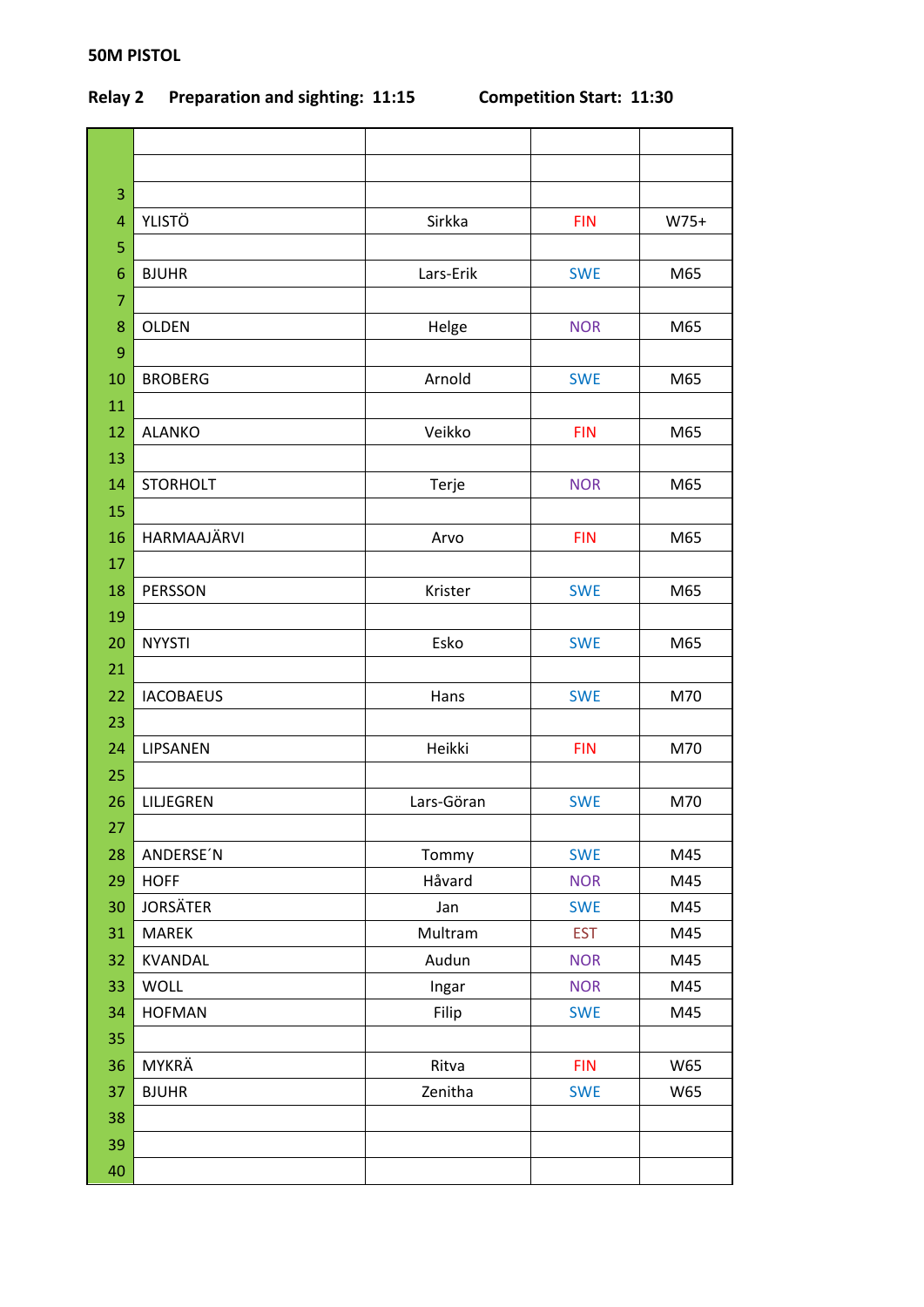### **STANDARD PISTOL**

# **Relay 1 Competition start:14:00**

| $\mathbf{1}$   |                 |            |            |     |
|----------------|-----------------|------------|------------|-----|
| $\overline{2}$ |                 |            |            |     |
| 3              | <b>TULOKAS</b>  | Timo       | <b>FIN</b> | M55 |
| $\overline{4}$ | SANTALA         | Juha       | <b>FIN</b> | M55 |
| 5              | LÄHTEENMÄKI     | Jari       | <b>FIN</b> | M55 |
| 6              | KUJAMÄKI        | Petri      | <b>FIN</b> | M55 |
| $\overline{7}$ | <b>HEDLUND</b>  | Mikael     | <b>SWE</b> | M55 |
| 8              | <b>NEVALA</b>   | Veli-Pekka | <b>FIN</b> | M65 |
| 9              | <b>FRIBERG</b>  | Mats       | <b>SWE</b> | M55 |
| 10             | LEPPÄLÄ         | Jyrki      | <b>FIN</b> | M55 |
| 11             | SAARENMAA       | Simo       | <b>FIN</b> | M55 |
| 12             | PETTERSSON      | Gert       | <b>SWE</b> | M55 |
| 13             | <b>HIIPAKKA</b> | Harri      | <b>FIN</b> | M55 |
| 14             | PETERSSON       | Ulf        | <b>SWE</b> | M55 |
| 15             | SALO            | Jarmo      | <b>FIN</b> | M55 |
| 16             | AITTAMÄKI       | Ari        | <b>FIN</b> | M55 |
| 17             | TYYNELÄ         | Pasi       | <b>SWE</b> | M55 |
| 18             | PITKÄRANTA      | Markku     | <b>FIN</b> | M55 |
| 19             | <b>BERG</b>     | Öystein    | <b>SWE</b> | M55 |
| 20             | SÖDERLUND       | Olli       | <b>FIN</b> | M55 |
| 21             | FRIGÅRD         | Hannes     | <b>FIN</b> | M55 |
| 22             | LIEN            | Frank      | <b>NOR</b> | M55 |
| 23             | <b>LAUSTE</b>   | Lauri      | <b>FIN</b> | M55 |
| 24             |                 |            |            |     |
| 25             |                 |            |            |     |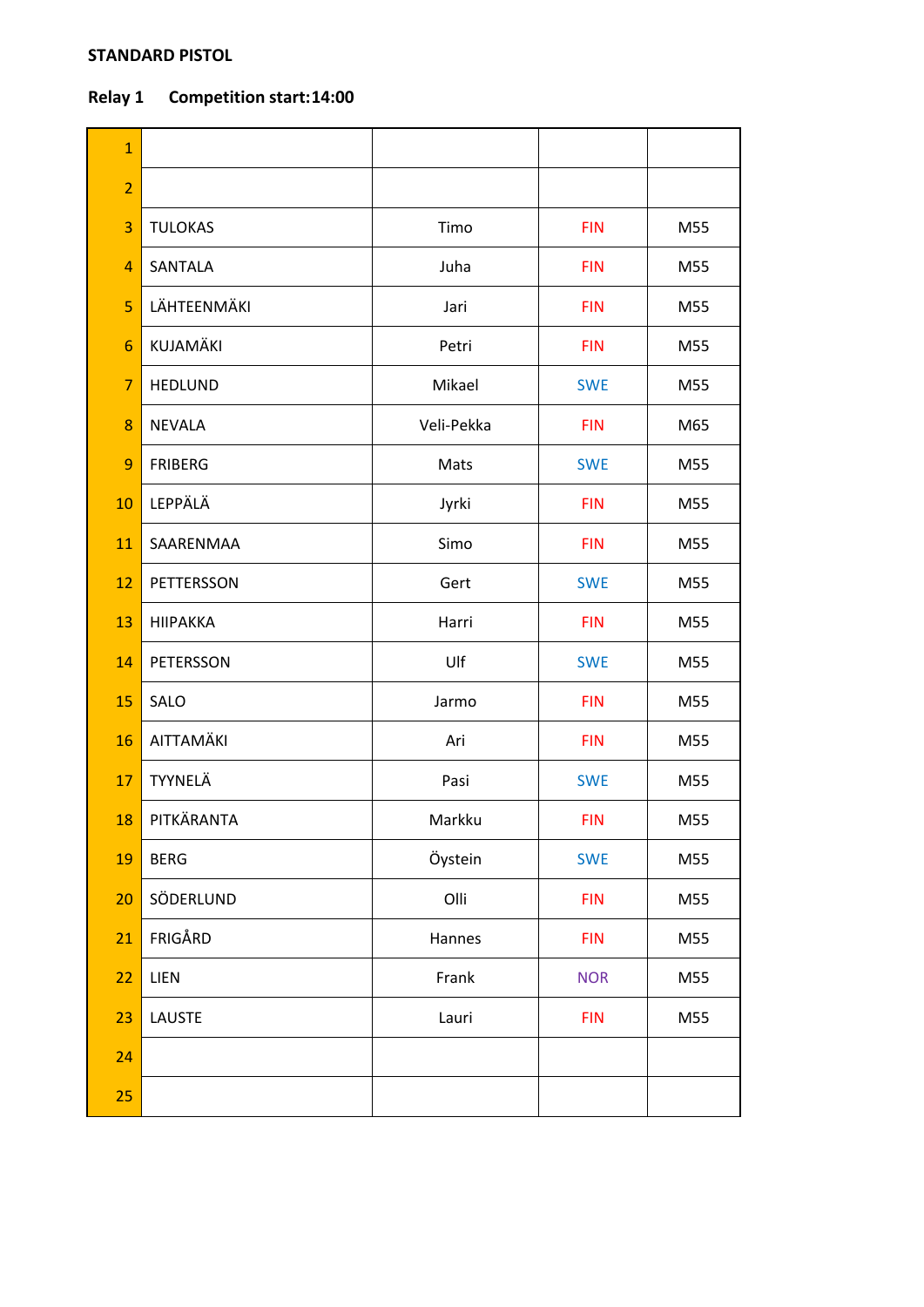## **STANDARD PISTOL**

**Relay 2 Competition start:15:00**

| $\mathbf{1}$   |                 |         |            |     |
|----------------|-----------------|---------|------------|-----|
| $\overline{2}$ | <b>PELTONEN</b> | Esa     | <b>FIN</b> | M65 |
| 3              | SALO            | Kari    | <b>FIN</b> | M65 |
| 4              | <b>HOFMAN</b>   | Filip   | <b>SWE</b> | M45 |
| 5              | MARIANI-CERATI  | Kenneth | <b>FIN</b> | M65 |
| 6              | <b>HOFF</b>     | Håvard  | <b>NOR</b> | M45 |
| $\overline{7}$ | SANTANEN        | Pekka   | <b>FIN</b> | M65 |
| 8              | <b>JORSÄTER</b> | Jan     | <b>SWE</b> | M45 |
| 9              | HARMAAJÄRVI     | Arvo    | <b>FIN</b> | M65 |
| 10             | <b>OLDEN</b>    | Helge   | <b>NOR</b> | M65 |
| 11             | MYLLYKYLÄ       | Jukka   | <b>FIN</b> | M65 |
| 12             | <b>NYYSTI</b>   | Esko    | <b>SWE</b> | M65 |
| 13             | <b>FLEMMING</b> | Jouko   | <b>FIN</b> | M45 |
| 14             | <b>KVANDAL</b>  | Audun   | <b>NOR</b> | M45 |
| 15             | <b>ALANKO</b>   | Veikko  | <b>FIN</b> | M65 |
| 16             | PERSSON         | Krister | <b>SWE</b> | M65 |
| 17             | <b>STORHOLT</b> | Terje   | <b>NOR</b> | M65 |
| 18             | MAREK           | Multram | <b>EST</b> | M45 |
| 19             | <b>VIITALA</b>  | Petri   | <b>FIN</b> | M45 |
| 20             | <b>WOLL</b>     | Ingar   | <b>NOR</b> | M45 |
| 21             | <b>BROBERG</b>  | Arnold  | <b>SWE</b> | M65 |
| 22             | LAINE           | Raimo   | <b>FIN</b> | M65 |
| 23             | MYKRÄ           | Ritva   | <b>FIN</b> | W65 |
| 24             | MARIANI-CERATI  | Päivi   | <b>FIN</b> | W65 |
| 25             |                 |         |            |     |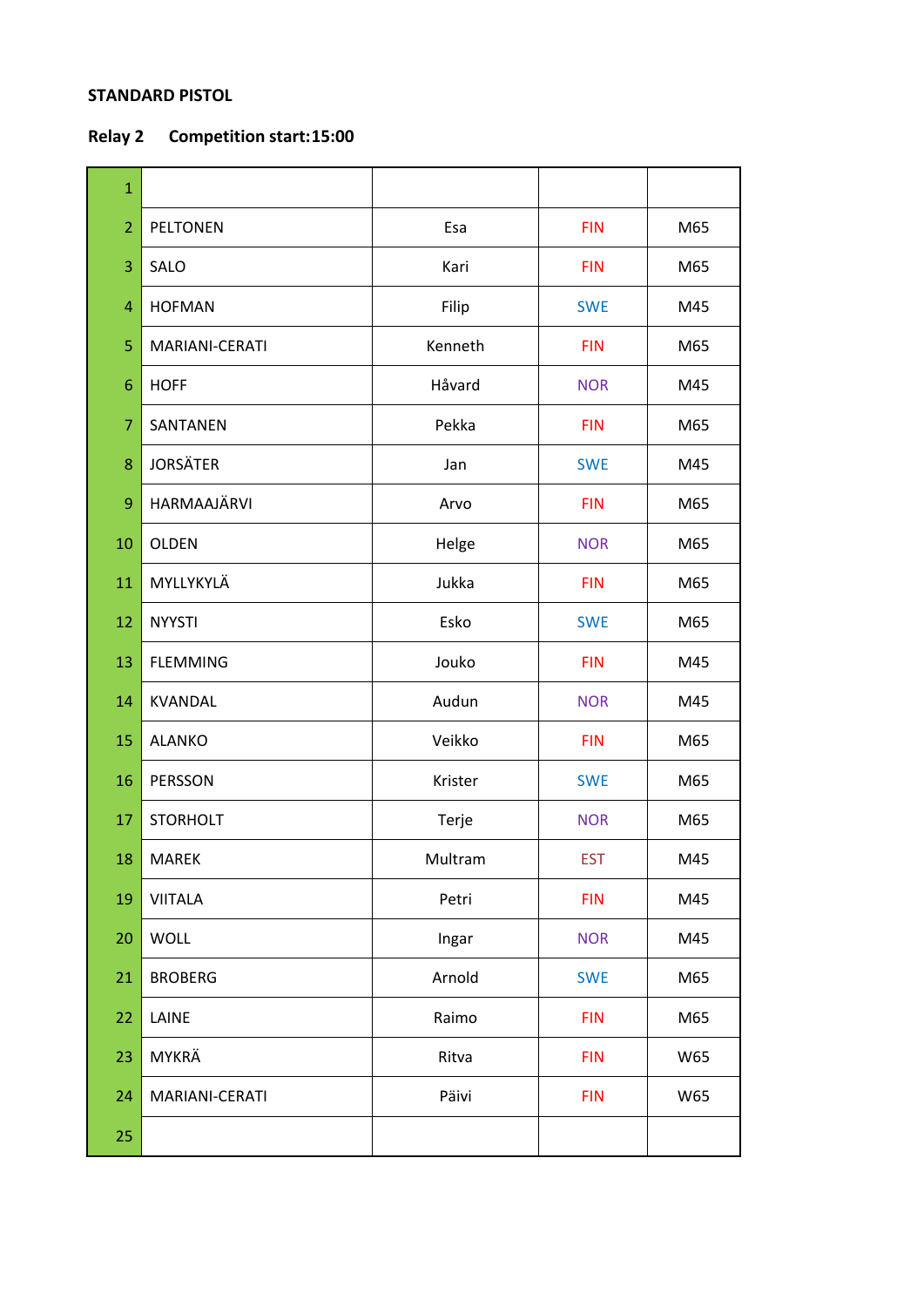### **STANDARD PISTOL**

# **Relay 3 Competition start:16:00**

| $\mathbf{1}$   |                   |            |            |            |
|----------------|-------------------|------------|------------|------------|
| $\overline{2}$ |                   |            |            |            |
| 3              | PRANDL-NORRGÅRD   | Maria      | <b>SWE</b> | W55        |
| 4              | <b>SORRI</b>      | Tarja      | <b>FIN</b> | <b>W55</b> |
| 5              | <b>URSIN BERG</b> | Kirsi      | <b>SWE</b> | W55        |
| 6              | DYVERDAHL         | Malena     | <b>SWE</b> | W45        |
| $\overline{7}$ |                   |            |            |            |
| 8              | ABRAHAMSSON       | Leif       | <b>SWE</b> | M70        |
| 9              | <b>HÄKKINEN</b>   | Erkki      | <b>FIN</b> | M70        |
| 10             | LILJEGREN         | Lars-Göran | <b>SWE</b> | M70        |
| 11             | LIPSANEN          | Heikki     | <b>FIN</b> | M70        |
| 12             | <b>IACOBAEUS</b>  | Hans       | <b>SWE</b> | M70        |
| 13             |                   |            |            |            |
| 14             | <b>VIRTANEN</b>   | Seppo      | <b>FIN</b> | $M75+$     |
| 15             | <b>HOTTI</b>      | Rauno      | <b>FIN</b> | $M75+$     |
| 16             | <b>OLOFSSON</b>   | Sven-Olof  | <b>SWE</b> | $M75+$     |
| 17             | <b>SEPPÄ</b>      | Hannu      | <b>FIN</b> | $M75+$     |
| 18             | <b>DOVOLIL</b>    | Jan        | <b>DEN</b> | $M75+$     |
| 19             | SKANÅKER          | Ragnar     | <b>SWE</b> | $M75+$     |
| 20             | <b>JORTIKKA</b>   | Seppo      | <b>FIN</b> | $M75+$     |
| 21             | ANDERSSON         | Weith      | <b>SWE</b> | $M75+$     |
| 22             | <b>JAUHIAINEN</b> | Reino      | <b>FIN</b> | $M75+$     |
| 23             | KAASIKU           | Endel      | <b>EST</b> | $M75+$     |
| 24             | REINHAMRE         | Kent       | <b>SWE</b> | $M75+$     |
| 25             | VALTONEN          | Tuomo      | <b>FIN</b> | $M75+$     |
| 26             | <b>YLISTÖ</b>     | Sirkka     | <b>FIN</b> | $W75+$     |
| 27             |                   |            |            |            |
| 28             |                   |            |            |            |
| 29             |                   |            |            |            |
| 30             | <b>YLISTÖ</b>     | Olavi      | <b>FIN</b> | $M75+$     |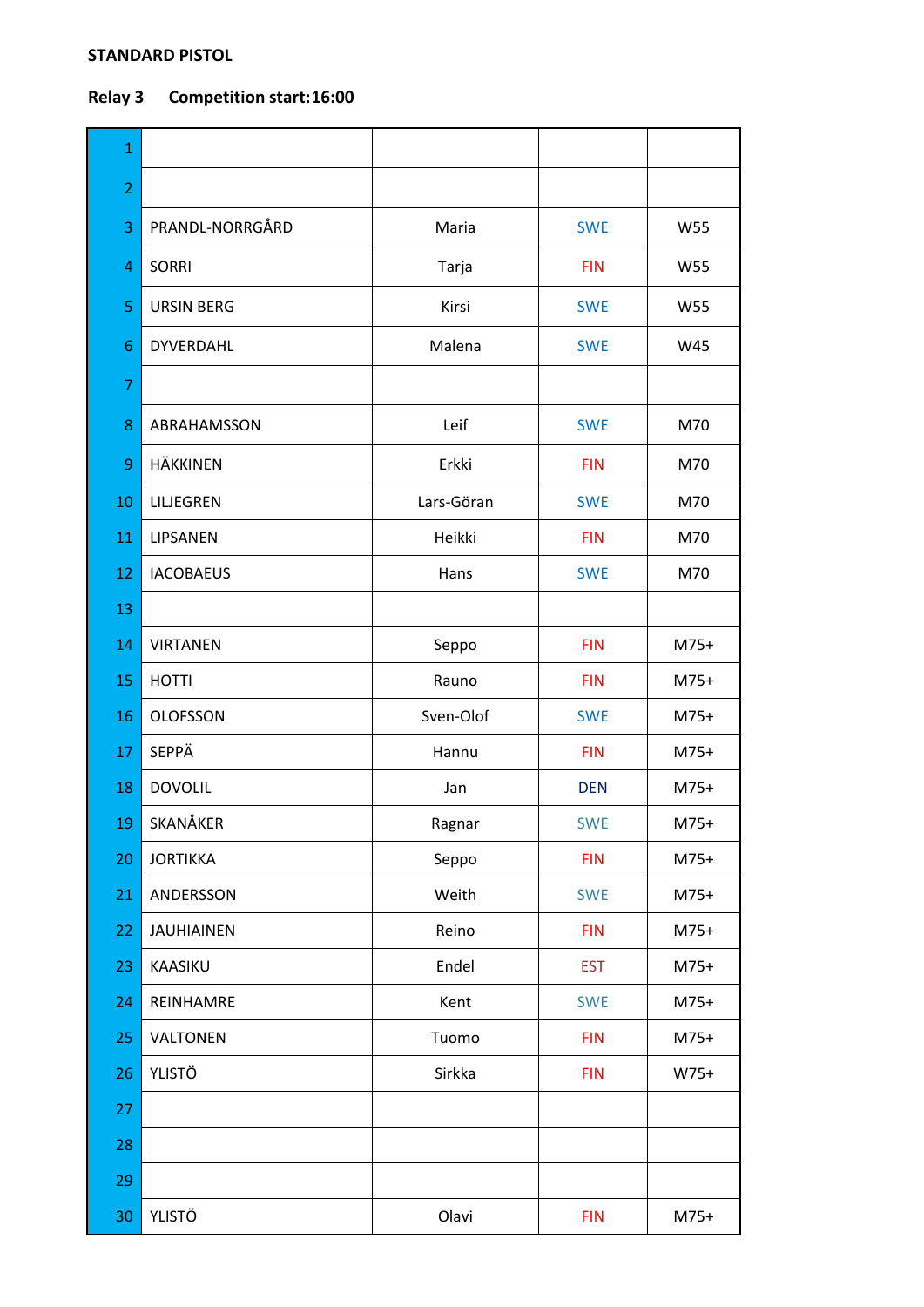## **SPORT PISTOL**

# **Relay 1 Precision Stage Start: 10:00 Rapid Fire Stage Start: 14:15**

| $\mathbf{1}$    |                   |            |            |        |
|-----------------|-------------------|------------|------------|--------|
| $\overline{2}$  | ANDERSSON         | Weith      | <b>SWE</b> | $M75+$ |
| 3               | VALTONEN          | Tuomo      | <b>FIN</b> | $M75+$ |
| 4               | <b>DOVOLIL</b>    | Jan        | <b>DEN</b> | $M75+$ |
| 5               | <b>JAUHIAINEN</b> | Reino      | <b>FIN</b> | $M75+$ |
| $6\phantom{1}6$ | SKANÅKER          | Ragnar     | <b>SWE</b> | $M75+$ |
| $\overline{7}$  | <b>HOTTI</b>      | Rauno      | <b>FIN</b> | $M75+$ |
| 8               | REINHAMRE         | Kent       | <b>SWE</b> | $M75+$ |
| 9               | <b>JORTIKKA</b>   | Seppo      | <b>FIN</b> | $M75+$ |
| 10              | <b>KAASIKU</b>    | Endel      | <b>EST</b> | $M75+$ |
| 11              |                   |            |            |        |
| 12              | WALLDEN           | Kurt       | <b>FIN</b> | $M75+$ |
| 13              | <b>OLOFSSON</b>   | Sven-Olof  | <b>SWE</b> | $M75+$ |
| 14              | SEPPÄ             | Hannu      | <b>FIN</b> | $M75+$ |
| 15              | <b>VIRTANEN</b>   | Seppo      | <b>FIN</b> | $M75+$ |
| 16              | ABRAHAMSSON       | Leif       | <b>SWE</b> | M70    |
| 17              | <b>TOIVONEN</b>   | Kalevi     | <b>FIN</b> | M70    |
| 18              | <b>IACOBAEUS</b>  | Hans       | <b>SWE</b> | M70    |
| 19              | LIPSANEN          | Heikki     | <b>FIN</b> | M70    |
| 20              | LILJEGREN         | Lars-Göran | <b>SWE</b> | M70    |
| 21              | <b>HÄKKINEN</b>   | Erkki      | <b>FIN</b> | M70    |
| 22              |                   |            |            |        |
| 23              | MARIANI-CERATI    | Päivi      | <b>FIN</b> | W65    |
| 24              | <b>BJUHR</b>      | Zenitha    | <b>SWE</b> | W65    |
| 25              | MYKRÄ             | Ritva      | <b>FIN</b> | W65    |
| 26              | <b>YLISTÖ</b>     | Sirkka     | <b>FIN</b> | W75+   |
| 27              |                   |            |            |        |
| 28              |                   |            |            |        |
| 29              |                   |            |            |        |
| 30              | <b>YLISTÖ</b>     | Olavi      | <b>FIN</b> | $M75+$ |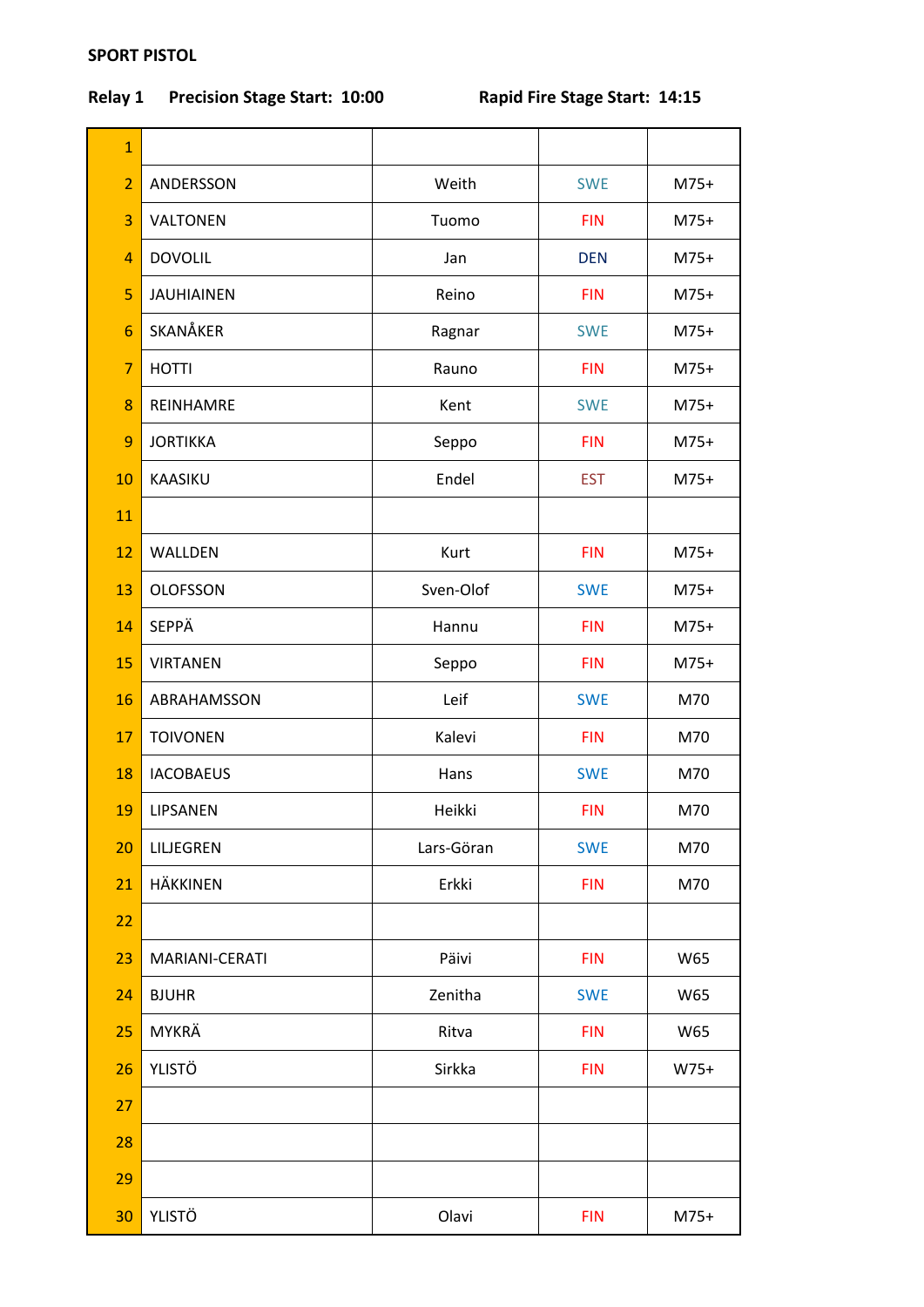## **SPORT PISTOL**

# **Relay 2 Precision Stage Start: 11:15 Rapid Fire Stage Start: 15:00**

| $\mathbf{1}$   |                  |            |            |     |
|----------------|------------------|------------|------------|-----|
| $\overline{2}$ | LÄHTEENMÄKI      | Jari       | <b>FIN</b> | M55 |
| 3              | <b>HIIPAKKA</b>  | Harri      | <b>FIN</b> | M55 |
| 4              | <b>HEDLUND</b>   | Mikael     | <b>SWE</b> | M55 |
| 5              | AITTAMÄKI        | Ari        | <b>FIN</b> | M55 |
| 6              | FRIGÅRD          | Hannes     | <b>FIN</b> | M55 |
| $\overline{7}$ | AMNESTÅL         | Lasse      | <b>SWE</b> | M55 |
| 8              | SAARENMAA        | Simo       | <b>FIN</b> | M55 |
| 9              | <b>FRIBERG</b>   | Mats       | <b>SWE</b> | M55 |
| 10             | <b>NIEMINEN</b>  | Jari       | <b>FIN</b> | M55 |
| 11             |                  |            |            |     |
| 12             | <b>KRONQVIST</b> | Jyrki      | <b>FIN</b> | M55 |
| 13             | PETTERSSON       | Gert       | <b>SWE</b> | M55 |
| 14             | SÖDERLUND        | Olli       | <b>FIN</b> | M55 |
| 15             | TYYNELÄ          | Pasi       | <b>SWE</b> | M55 |
| 16             | <b>NEVALA</b>    | Veli-Pekka | <b>FIN</b> | M65 |
| 17             | <b>BERG</b>      | Öystein    | <b>SWE</b> | M55 |
| 18             | <b>ANTTONEN</b>  | Matti      | <b>FIN</b> | M55 |
| 19             | <b>LIEN</b>      | Frank      | <b>NOR</b> | M55 |
| 20             | <b>REINOLA</b>   | Kari       | <b>FIN</b> | M55 |
| 21             | PETERSSON        | Ulf        | <b>SWE</b> | M55 |
| 22             | KUJAMÄKI         | Petri      | <b>FIN</b> | M55 |
| 23             | LEPPÄLÄ          | Jyrki      | <b>FIN</b> | M55 |
| 24             |                  |            |            |     |
| 25             |                  |            |            |     |
| 26             |                  |            |            |     |
| 27             | <b>DYVERDAHL</b> | Malena     | <b>SWE</b> | W45 |
| 28             | FAGERSTRÖM       | Heli       | <b>FIN</b> | W45 |
| 29             | LINDAHL          | Sara       | <b>SWE</b> | W45 |
| 30             |                  |            |            |     |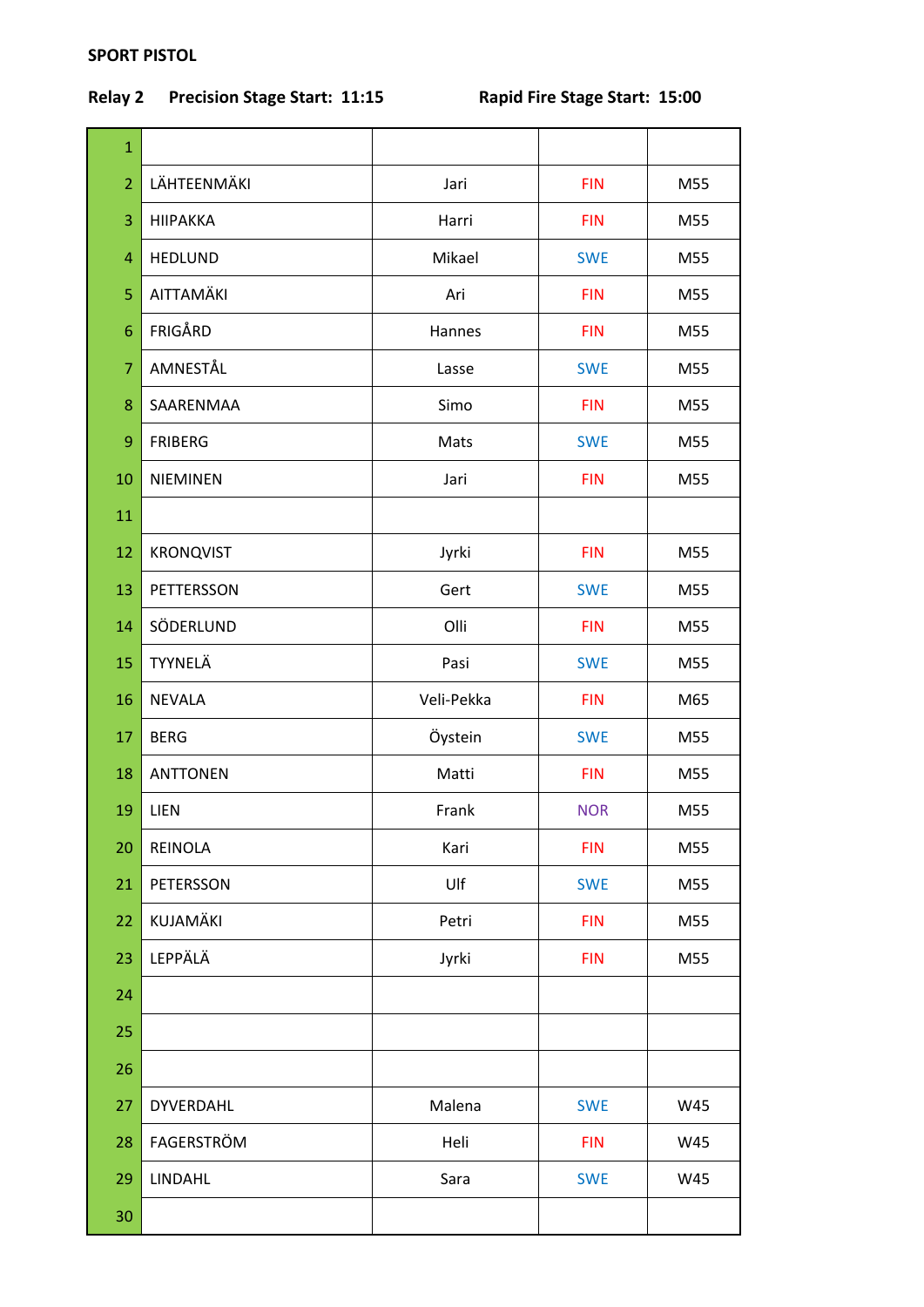## **SPORT PISTOL**

# **Relay 3 Precision Stage Start: 12:30 Rapid Fire Stage Start: 15:45**

| $\mathbf{1}$   |                   |           |            |     |
|----------------|-------------------|-----------|------------|-----|
| $\overline{2}$ | SALO              | Kari      | <b>FIN</b> | M65 |
| 3              | <b>BJUHR</b>      | Lars-Erik | <b>SWE</b> | M65 |
| 4              | <b>PELTONEN</b>   | Esa       | <b>FIN</b> | M65 |
| 5              | MARIANI-CERATI    | Kenneth   | <b>FIN</b> | M65 |
| 6              | <b>NYYSTI</b>     | Esko      | <b>SWE</b> | M65 |
| 7              | SANTANEN          | Pekka     | <b>FIN</b> | M65 |
| 8              | <b>PERSSON</b>    | Krister   | <b>SWE</b> | M65 |
| 9              | HARMAAJÄRVI       | Arvo      | <b>FIN</b> | M65 |
| 10             | <b>OLDEN</b>      | Helge     | <b>NOR</b> | M65 |
| 11             |                   |           |            |     |
| 12             | <b>ALANKO</b>     | Veikko    | <b>FIN</b> | M65 |
| 13             | MYLLYKYLÄ         | Jukka     | <b>FIN</b> | M65 |
| 14             | <b>STORHOLT</b>   | Terje     | <b>NOR</b> | M65 |
| 15             | <b>WOLL</b>       | Ingar     | <b>NOR</b> | M45 |
| 16             | <b>HOFMAN</b>     | Filip     | <b>SWE</b> | M45 |
| 17             | <b>KVANDAL</b>    | Audun     | <b>NOR</b> | M45 |
| 18             | ANDERSE'N         | Tommy     | <b>SWE</b> | M45 |
| 19             | <b>FLEMMING</b>   | Jouko     | <b>FIN</b> | M45 |
| 20             | <b>MAREK</b>      | Multram   | <b>EST</b> | M45 |
| 21             |                   |           |            |     |
| 22             | <b>JORSÄTER</b>   | Jan       | <b>SWE</b> | M45 |
| 23             | <b>HOFF</b>       | Håvard    | <b>NOR</b> | M45 |
| 24             |                   |           |            |     |
| 25             |                   |           |            |     |
| 26             | LINNAINMAA        | Leila     | <b>FIN</b> | W55 |
| 27             | <b>URSIN BERG</b> | Kirsi     | <b>SWE</b> | W55 |
| 28             | <b>SORRI</b>      | Tarja     | <b>FIN</b> | W55 |
| 29             | PRANDL-NORRGÅRD   | Maria     | <b>SWE</b> | W55 |
| 30             |                   |           |            |     |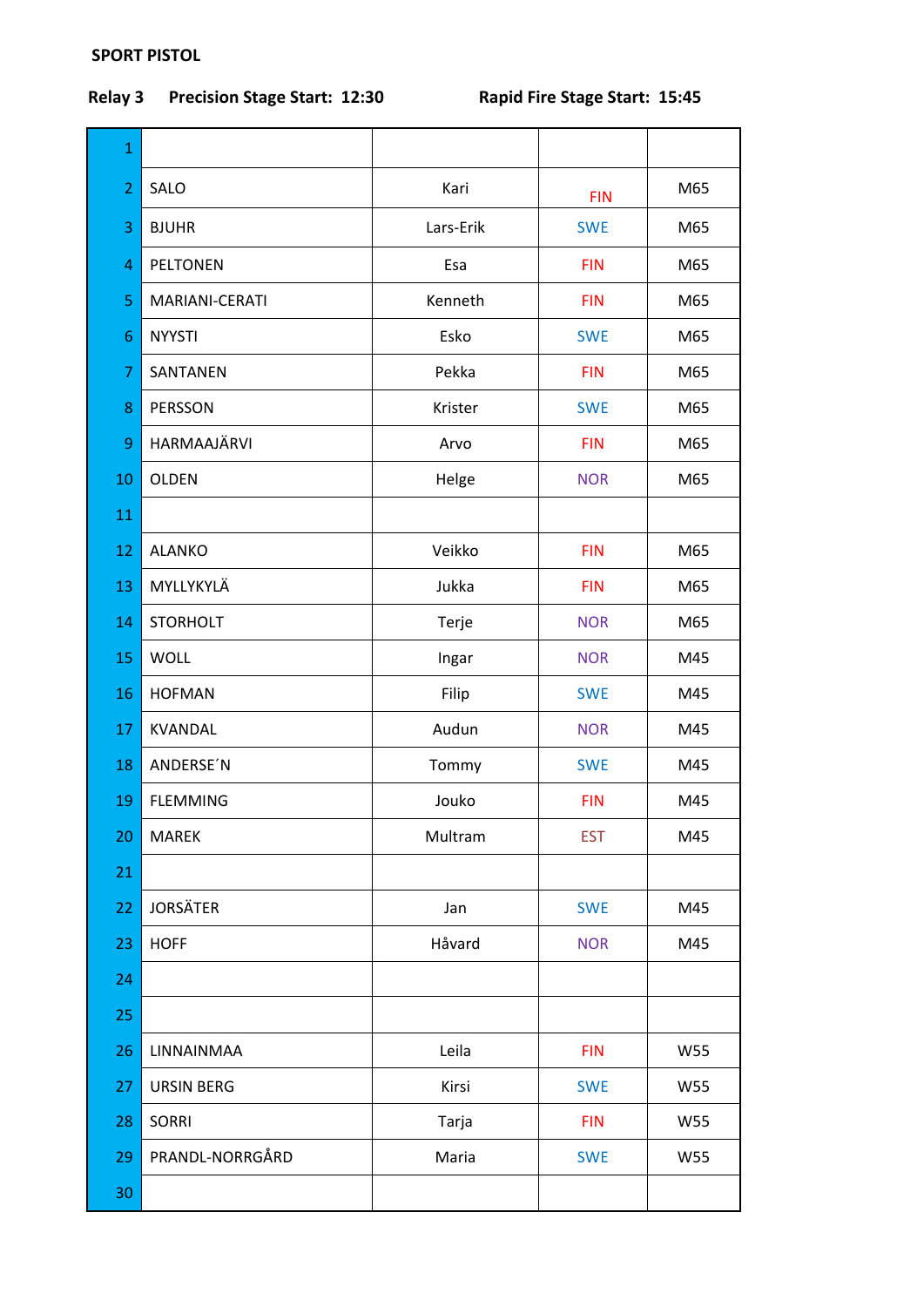## **CENTRE FIRE PISTOL**

**Relay 1 Precision Stage Start: 10:00 Rapid Fire Stage Start: 12:45**

| $\mathbf{1}$   |                   |           |            |        |
|----------------|-------------------|-----------|------------|--------|
| $\overline{2}$ | SEPPÄ             | Hannu     | <b>FIN</b> | $M75+$ |
| 3              | <b>HOTTI</b>      | Rauno     | <b>FIN</b> | $M75+$ |
| $\overline{4}$ | <b>OLOFSSON</b>   | Sven-Olof | <b>SWE</b> | $M75+$ |
| 5              | <b>VALTONEN</b>   | Tuomo     | <b>FIN</b> | $M75+$ |
| 6              | <b>DOVOLIL</b>    | Jan       | <b>DEN</b> | $M75+$ |
| $\overline{7}$ | <b>JAUHIAINEN</b> | Reino     | <b>FIN</b> | $M75+$ |
| 8              | REINHAMRE         | Kent      | <b>SWE</b> | $M75+$ |
| 9              | <b>JORTIKKA</b>   | Seppo     | <b>FIN</b> | $M75+$ |
| 10             |                   |           |            |        |
| 11             | <b>IACOBAEUS</b>  | Hans      | <b>SWE</b> | M70    |
| 12             | <b>HÄKKINEN</b>   | Erkki     | <b>FIN</b> | M70    |
| 13             | ABRAHAMSSON       | Leif      | <b>SWE</b> | M70    |
| 14             | <b>BROBERG</b>    | Arnold    | <b>SWE</b> | M65    |
| 15             | <b>PELTONEN</b>   | Esa       | <b>FIN</b> | M65    |
| 16             | <b>STORHOLT</b>   | Terje     | <b>NOR</b> | M65    |
| 17             | MARIANI-CERATI    | Kenneth   | <b>FIN</b> | M65    |
| 18             | OLDEN             | Helge     | <b>NOR</b> | M65    |
| 19             | HARMAAJÄRVI       | Arvo      | <b>FIN</b> | M65    |
| 20             | <b>NYYSTI</b>     | Esko      | <b>SWE</b> | M65    |
| 21             | SANTANEN          | Pekka     | <b>FIN</b> | M65    |
| 22             | <b>BJUHR</b>      | Lars-Erik | <b>SWE</b> | M65    |
| 23             | <b>ALANKO</b>     | Veikko    | <b>FIN</b> | M65    |
| 24             | LAINE             | Raimo     | <b>FIN</b> | M65    |
| 25             | LINDAHL           | Sara      | <b>SWE</b> | W45    |